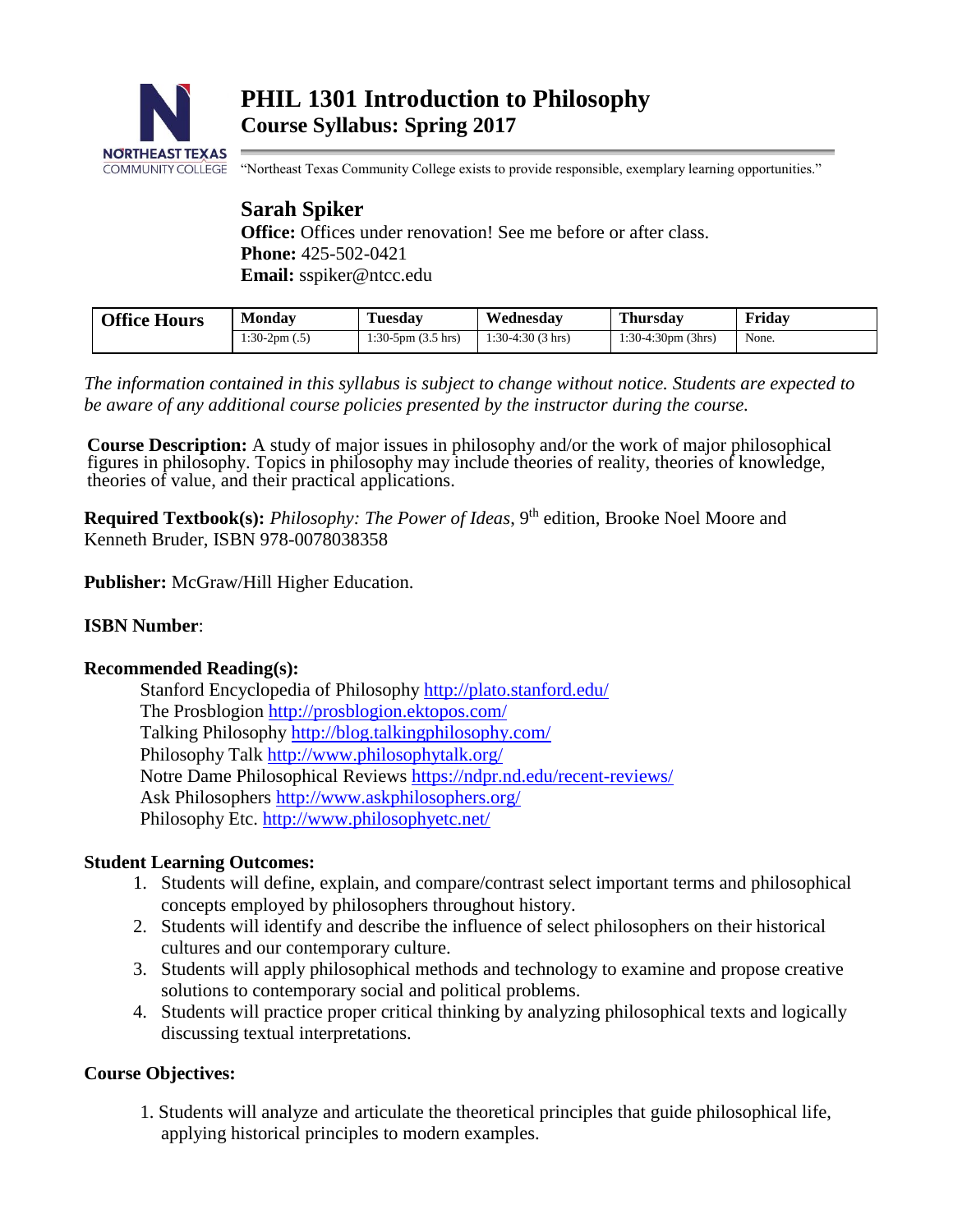- 2. Students will critically evaluate the content, causes, and effects of philosophically significant events, questions, and decisions, articulating courses of action accurately, thoroughly, and indepth without indication of personal belief (unless specifically requested).
- 3. Students will display an air of respect and understanding for philosophically and morally complex and sometimes sensitive issues.
- 4. By analyzing the opposition, students will develop their own philosophical voice, moving beyond simple claims to well-documented, supported arguments.

#### **Lectures & Discussions:**

Lectures and/or discussions will be based on the chapters in the textbook and articles brought in by the students and posted via Blackboard.

#### **Evaluation/Grading Policy:**

Students will be tested on assigned readings from the text as well as additional materials assigned in class. Previous arrangements must be made when it is necessary to miss a quiz/exam. In the case of an emergency where prior notification is unavailable, students must provide proof of an excused extenuating circumstance in order to make up the test.

The final grade for the class will follow a standard grade scale based on a weighted scale.

 $A = 90-100$  $B = 80-89$  $C = 70-79$  $D = 60-69$  $F =$ Below 60

Weighted scale is based on the following categories:

50% Quizzes and Assignments 25% Final Project 25% Exams

#### **Tests/Exams:**

Two exams will be given (midterm and final). The questions primarily multiple choice and true/false. No notes are permitted on exams. Students are permitted unlimited supervised retakes of the exam during Testing Center hours **for one week after the original exam is given**, but must be present at the time of the original test date in order to take advantage of the retake.

Each chapter will have its own open-book quiz posted on Blackboard. Quizzes can be taken an unlimited number of times up until the due date.

Previous arrangements must be made when it is necessary to miss an exam. In the case of an emergency where prior notification is unavailable, students must provide proof of an excused absence in order to make up the test.

#### **Assignments:**

All assignments will be posted to Blackboard.

Assignments are subject to online electronic plagiarism checkers as well as old fashioned "Google checking". Papers that attempt to cite but do so incorrectly will be given a zero and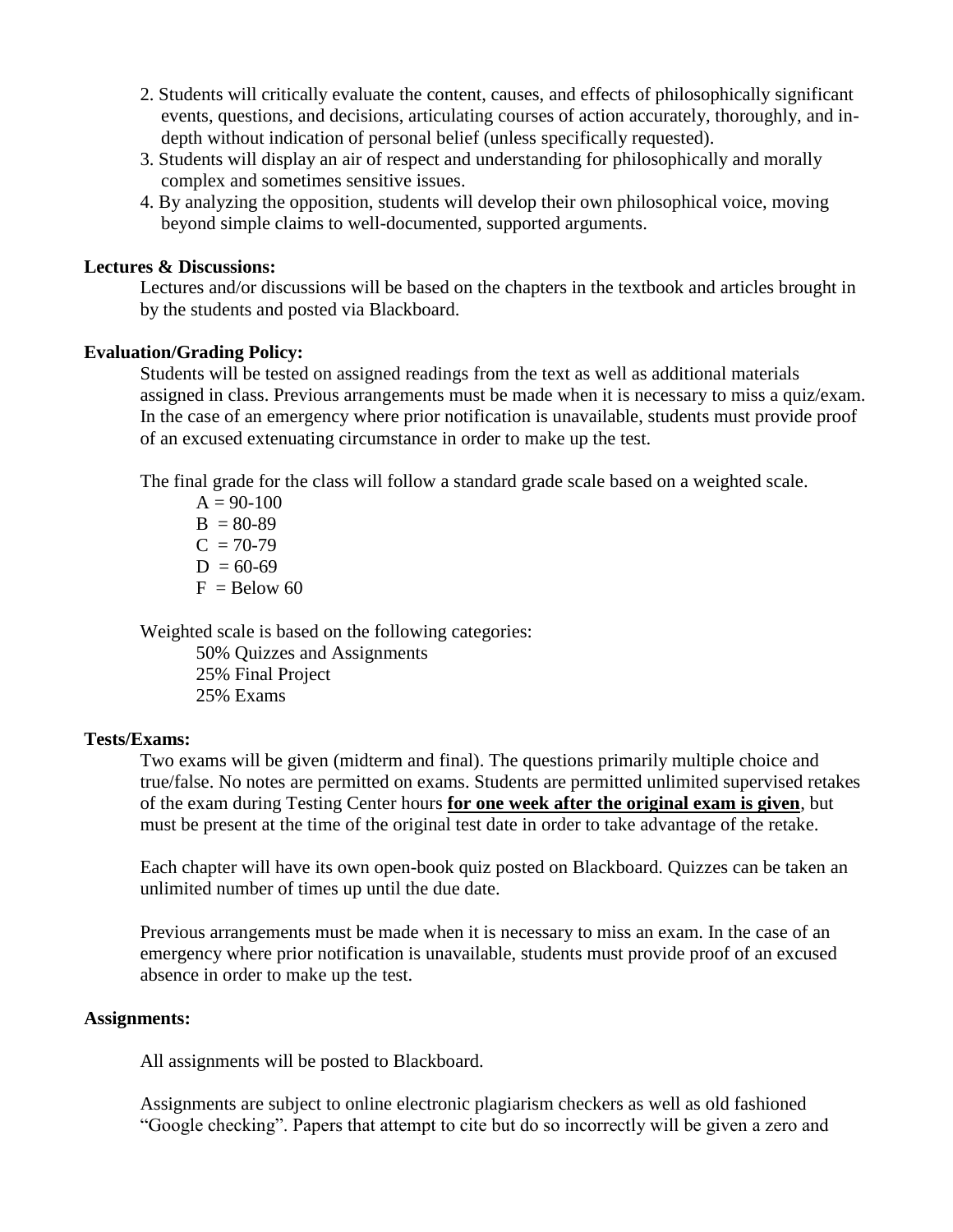returned for resubmission. Papers that do not attempt to cite at all will receive a zero with no opportunity for resubmission. The resubmission opportunity will be noted in the grading comments on Blackboard.

#### **Student Responsibilities/Expectations:**

Since the lecture-discussion method will be employed in this class, regular attendance is highly encouraged. Students who have not attended class by the  $12<sup>th</sup>$  class day will be removed from the course.

Students must be present in order to get credit for some in-class assignments. Failure to attend on mandatory attendance days will result in a loss of available points for the activity. If the attendance policy is broken, the instructor will examine the reasons for the student's absences, the student's work in the class, and determine whether it is in the student's best interest to remain in the class. If the student breaks the attendance policy, the instructor may begin withdrawal procedures (up to the college's withdrawal deadline) or may fail the student for the course (after the college's withdrawal deadline has passed).

From time to time, students may be offered extra credit. These optional assignments will be announced via Blackboard. Typically, extra credit will be added to assignments grades and are weighted accordingly.

A personal emergency is limited to death of a relative or unforeseeable and immediate hardship. All excuses for make-up work must be verified by the instructor. It is the student's responsibility to contact the instructor to schedule make-up work due to a medical or personal emergency. The instructor may permit or deny make-up work.

Students are expected to **check daily** the campus email account and the course Blackboard for any course changes, announcements, and assignments. Failure to check regularly the campus email and the course Blackboard may result in missed work and academic penalties. To access the course website on Blackboard, follow these steps:

- 1. Log on to the NTCC My Eagle Portal at mycampus.ntcc.edu.
- 2. Your portal Login name is your first name initial + your last name + last 3 digits of your social security number. The Password is your date of birth in an 8 digit format mmddyyyy.
- 3. Under the "Launch Pad" click on the Blackboard Icon.
- 4. After logging in, under the My Courses list, select the link associated with this class.
- 5. Blackboard Mail is found on the left-hand side of the course home page.

#### **Cell Phones:**

*ALL CELL PHONES* ARE TO BE TURNED OFF UPON ENTERING THE CLASSROOM. NO EXCEPTIONS. TEXTING IS NOT ACCEPTABLE. VIOLATIONS MAY RESULT IN YOUR PHONE BEING TAKEN BY THE INSTRUCTOR. IN CASE OF EMERGENCY THE BUILDING SECRETARY WILL BRING A MESSAGE TO THE CLASSROOM. THE SECRETARY'S PHONE NUMBER IS 903-434-8255.

## **NTCC Academic Honesty Statement:**

Students are expected to complete course work in an honest manner, using their intellects and resources designated as allowable by the course instructor. Students are responsible for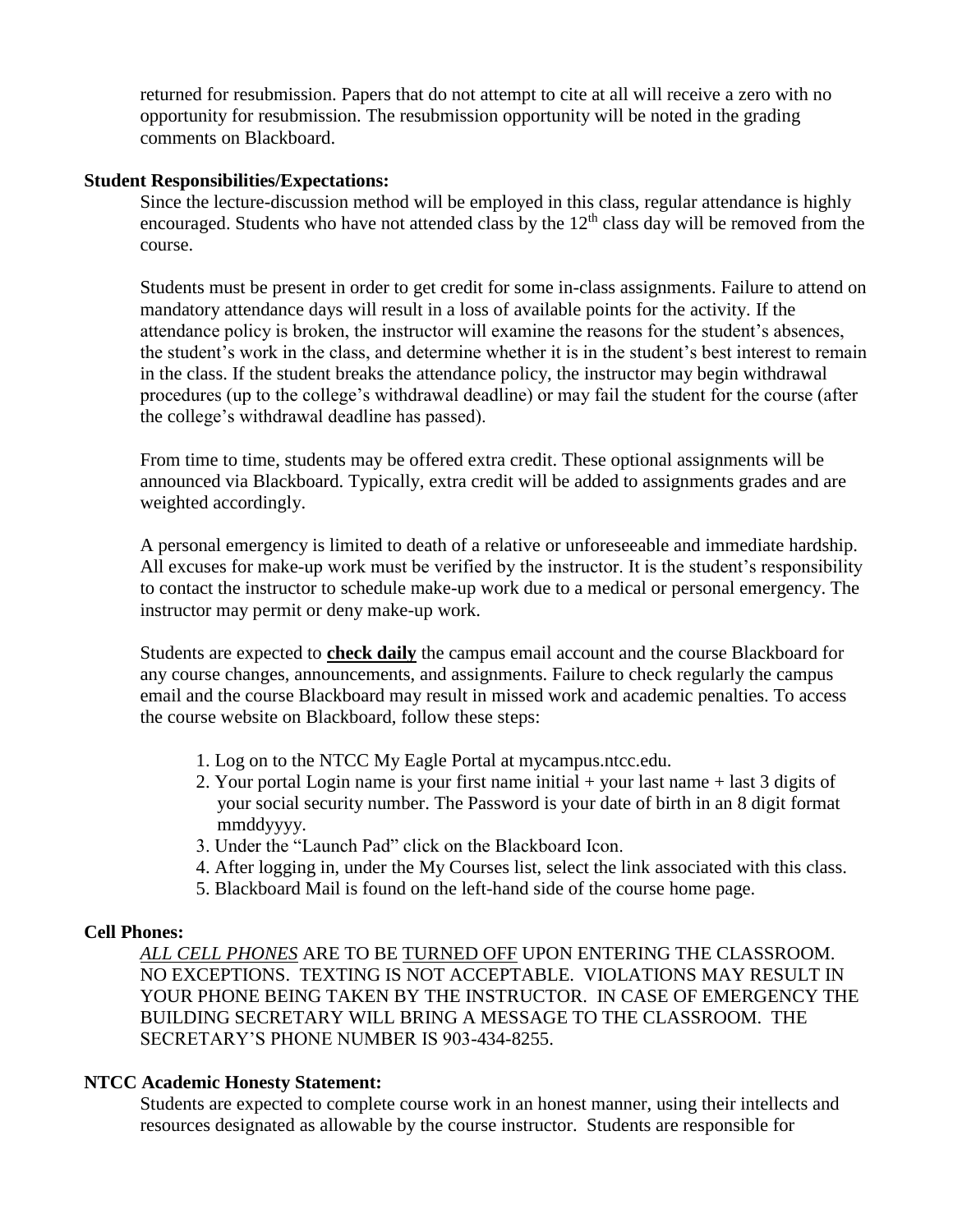addressing questions about allowable resources with the course instructor. NTCC upholds the highest standards of academic integrity. This course will follow the NTCC Academic Honesty policy stated in the Student Handbook.

#### **Academic Ethics:**

The college expects all students to engage in academic pursuits in a manner that is beyond reproach. Students are expected to maintain complete honesty and integrity in their academic pursuit. Academic dishonesty such as cheating, plagiarism, and collusion is unacceptable and may result in disciplinary action. Refer to the student handbook for more information on this subject.

#### **ADA Statement:**

It is the policy of NTCC to provide reasonable accommodations for qualified individuals who are students with disabilities. This College will adhere to all applicable federal, state, and local laws, regulations, and guidelines with respect to providing reasonable accommodations as required to afford equal educational opportunity. It is the student's responsibility to arrange an appointment with a College counselor to obtain a Request for Accommodations form. For more information, please refer to the NTCC Catalog or Student Handbook.

#### **Family Educational Rights and Privacy Act** (**FERPA**):

The Family Educational Rights and Privacy Act (FERPA) is a federal law that protects the privacy of student education records. The law applies to all schools that receive funds under an applicable program of the U.S. Department of Education. FERPA gives parents certain rights with respect to their children's educational records. These rights transfer to the student when he or she attends a school beyond the high school level. Students to whom the rights have transferred are considered "eligible students." In essence, a parent has no legal right to obtain information concerning the child's college records without the written consent of the student. In compliance with FERPA, information classified as "directory information" may be released to the general public without the written consent of the student unless the student makes a request in writing. Directory information is defined as: the student's name, permanent address and/or local address, telephone listing, dates of attendance, most recent previous education institution attended, other information including major, field of study, degrees, awards received, and participation in officially recognized activities/sports.